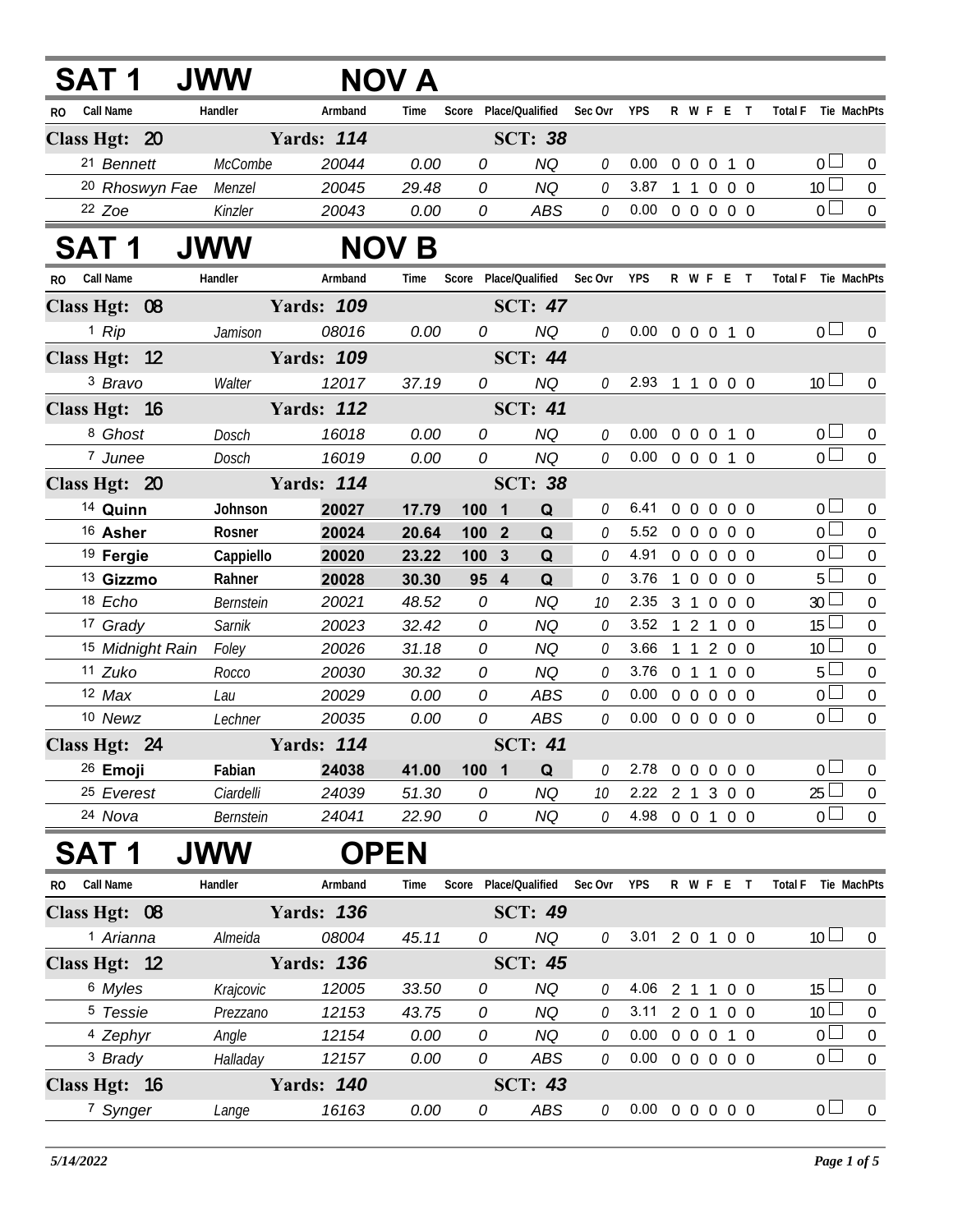| Class Hgt: 20              |                 | <b>Yards: 144</b> |       |                       | <b>SCT: 41</b> |                |                            |            |                |            |                               |                  |
|----------------------------|-----------------|-------------------|-------|-----------------------|----------------|----------------|----------------------------|------------|----------------|------------|-------------------------------|------------------|
| 10 Maya                    | Sconza          | 20169             | 45.59 | 0                     | <b>NQ</b>      | $\overline{4}$ | 3.16 1 2 1 0 0             |            |                |            | $23 \Box$                     | $\overline{0}$   |
| <sup>9</sup> Miz Biscuit   | Rollins         | 20171             | 0.00  | 0                     | <b>NQ</b>      | 0              | 0.00                       |            | 0 0 0 1 0      |            | $\overline{0}$ $\Box$         | $\mathbf 0$      |
| Class Hgt: 24              |                 | <b>Yards: 144</b> |       |                       | <b>SCT: 44</b> |                |                            |            |                |            |                               |                  |
| 11 Sarah Louise Fitzgerald |                 | 24037             | 0.00  | 0                     | ABS            |                | $0$ 0.00 0 0 0 0 0         |            |                |            | 0 <sub>0</sub>                | $\overline{0}$   |
| <b>SAT1</b>                | <b>JWW</b>      | EX                |       |                       |                |                |                            |            |                |            |                               |                  |
| RO Call Name               | Handler         | Armband           | Time  | Score Place/Qualified |                | Sec Ovr YPS    |                            |            | R W F E T      |            | Total F Tie MachPts           |                  |
| Class Hgt: 08              |                 | <b>Yards: 148</b> |       |                       | <b>SCT: 49</b> |                |                            |            |                |            |                               |                  |
| 7 Pippa                    | Eckard          | 08150             | 63.26 | 0                     | NQ             | 14             | 2.34                       |            | 2 1 6 0 0      |            | $57 \Box$                     | $\overline{0}$   |
| 8 Litchi                   | Hughey          | 08149             | 0.00  | 0                     | ABS            | 0              | $0.00 \t0 \t0 \t0 \t0 \t0$ |            |                |            | 0 <sub>1</sub>                | $\mathbf 0$      |
| Class Hgt: 12              |                 | <b>Yards: 148</b> |       |                       | <b>SCT: 46</b> |                |                            |            |                |            |                               |                  |
| <sup>24</sup> Gotcha!      | <b>Matthews</b> | 12158             | 30.19 | $100 \quad 1$         | Q              | 0              | 4.90                       |            | 0 0 0 0 0      |            | 0 <sub>1</sub>                | 0                |
| 26 Ezra                    | Epstein         | 12151             | 56.49 | 0                     | <b>NQ</b>      | 10             | 2.62                       |            | 0 0 0 0 0      |            | 30 <sup>L</sup>               | $\boldsymbol{0}$ |
| 25 Reba                    | Downing         | 12152             | 46.91 | 0                     | NQ             | 0              | 3.15 3 0 1 0 0             |            |                |            | 15 <sup>1</sup>               | $\mathbf 0$      |
| Class Hgt: 16              |                 | <b>Yards: 153</b> |       |                       | <b>SCT: 44</b> |                |                            |            |                |            |                               |                  |
| 39 Sierra                  | Dershowitz      | 16159             | 33.85 | 0                     | <b>NQ</b>      | 0              | 4.52 3 2 0 0 0             |            |                |            | 25 <sup>L</sup>               | $\mathbf 0$      |
| 40 Danny                   | Condit          | 16160             | 47.08 | $\overline{O}$        | <b>NQ</b>      | $\mathfrak{Z}$ | 3.25 4 1 1 0 0             |            |                |            | $34 \Box$                     | $\boldsymbol{0}$ |
| 38 Olaf                    | Gross           | 16161             | 47.91 | 0                     | <b>NQ</b>      | $\mathfrak{Z}$ | 3.19 2 1 1 0 0             |            |                |            | 24 <sup>L</sup>               | $\mathbf 0$      |
| Class Hgt: 20              |                 | <b>Yards: 158</b> |       |                       | <b>SCT: 42</b> |                |                            |            |                |            |                               |                  |
| 74 Cait                    | Pinard          | 20176             | 25.08 | 100 1                 | Q              | 0              | 6.30                       |            | 0 0 0 0 0      |            | 0 <sub>1</sub>                | $\pmb{0}$        |
| 79 Tabby                   | Ciardelli       | 20165             | 36.86 | 0                     | <b>NQ</b>      | 0              | 4.29                       |            | 1 1 0 0 0      |            | 10 <sup>L</sup>               | $\overline{0}$   |
| 78 Breeze                  | Franke          | 20167             | 51.26 | 0                     | <b>NQ</b>      | 9              | 3.08                       |            | 3 1 1 0 0      |            | $47 \Box$                     | $\boldsymbol{0}$ |
| 77 Brandi                  | Polk            | 20170             | 40.35 | 0                     | <b>NQ</b>      | 0              | 3.92                       |            | 1 1 1 0 0      |            | 10 <sup>2</sup>               | 0                |
| 76 Rylee                   | Russo           | 20173             | 0.00  | 0                     | <b>NQ</b>      | 0              | 0.00                       |            | 0 0 0 1 0      |            | $\overline{0}$                | $\boldsymbol{0}$ |
| 75 Star                    | Almeida         | 20174             | 28.32 | 0                     | <b>NQ</b>      | 0              | 5.58                       |            | 1 0 0 0 0      |            | 5 <sup>L</sup>                | $\boldsymbol{0}$ |
| 73 Grip                    | McKay           | 20180             | 37.38 | 0                     | <b>NQ</b>      | $\mathcal O$   | 4.23                       |            | 3 2 2 0 0      |            | $25 \Box$                     | $\boldsymbol{0}$ |
| 72 Rosie                   | Lembo           | 20122             | 0.00  | 0                     | ABS            | 0              | 0.00                       |            | 0 0 0 0 0      |            | 0 <sub>0</sub>                | $\boldsymbol{0}$ |
| Class Hgt: 24              |                 | <b>Yards: 158</b> |       |                       | <b>SCT: 45</b> |                |                            |            |                |            |                               |                  |
| 87 Mercy                   | <b>Phillips</b> | 24182             | 45.64 | 0                     | NQ             |                | $0$ 3.46 3 0 2 0 0         |            |                |            | 15 <sup>1</sup>               | $\overline{0}$   |
| SAT 1                      | <b>JWW</b>      | MAS               |       |                       |                |                |                            |            |                |            |                               |                  |
| Call Name<br>RO.           | Handler         | Armband           | Time  | Score Place/Qualified |                | Sec Ovr        | <b>YPS</b>                 |            | R W F E T      |            | <b>Total F</b><br>Tie MachPts |                  |
| Class Hgt: 08              |                 | <b>Yards: 148</b> |       |                       | <b>SCT: 49</b> |                |                            |            |                |            |                               |                  |
| <sup>4</sup> Indie         | Manzi           | 08079             | 31.65 | 100 1                 | Q              | 0              | 4.68                       | $0\quad 0$ | $\overline{0}$ | $0\quad 0$ | 0 <sub>0</sub>                | 17               |
| $6$ Kerfluffle             | <b>Sikalas</b>  | 08073             | 37.03 | 100 2                 | Q              | 0              | 4.00                       |            | 00000          |            | 0 l                           | 11               |
| <sup>3</sup> Ton Ton       | Hanes           | 08148             | 40.13 | 100<br>$\mathbf{3}$   | Q              | 0              | 3.69                       |            | 0 0 0 0 0      |            | 0 <sup>L</sup>                | 8                |
| <sup>5</sup> Reba          | Mikita-Kaufhold | 08078             | 68.73 | 0                     | <b>NQ</b>      | 19             | 2.15                       |            | 4 2 2 0 0      |            | 87 <sup>1</sup>               | $\boldsymbol{0}$ |
| <sup>2</sup> Dani          | Turco-Levin     | 08081             | 58.09 | 0                     | <b>NQ</b>      | 9              | 2.55                       |            | 1 1 1 0 0      |            | $37 -$                        | $\mathbf 0$      |
| Class Hgt: 12              |                 | <b>Yards: 148</b> |       |                       | <b>SCT: 46</b> |                |                            |            |                |            |                               |                  |
| <sup>22</sup> PopinJay     | Schelling       | 12083             | 25.31 | 100 1                 | Q              | 0              | 5.85                       |            | 0 0 0 0 0      |            | 0 <sub>0</sub>                | 20               |
| <sup>17</sup> Lorde        | Berardino       | 12088             | 31.83 | 100 2                 | Q              | $\mathcal O$   | 4.65                       |            | 0 0 0 0 0      |            | $0\perp$                      | 14               |
| $21$ Star                  | Dershowitz      | 12084             | 34.36 | 100 3                 | Q              | 0              | 4.31                       |            | 0 0 0 0 0      |            | 0 L                           | 11               |
| <sup>15</sup> Boomer       | Packard Kamed   | 12156             | 34.76 | 100 4                 | Q              | 0              | 4.26                       |            | 0 0 0 0 0      |            | 0 <sup>1</sup>                | 11               |
| 14 Rue                     | Mikita-Kaufhol  | 12090             | 36.29 | 100                   | $\mathbf Q$    | 0              | 4.08 0 0 0 0 0             |            |                |            | 0 <sub>1</sub>                | 9                |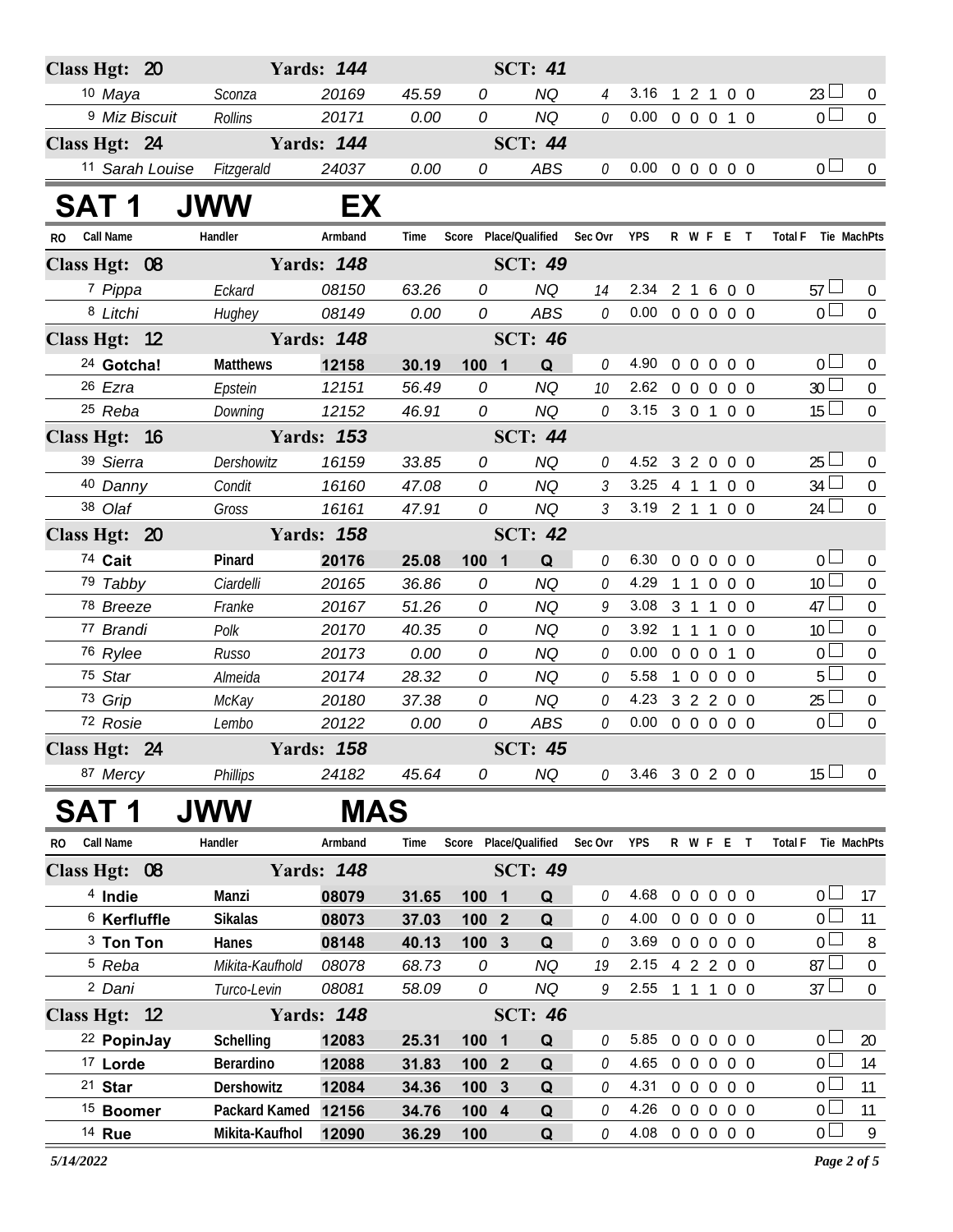|    | 23 Willie                  | Mikita-Kaufhold | 12082             | 51.80 | 0                     |                  | ΝQ             | 5                        | 2.86                       |                | 2 1 1             |                | 0 <sub>0</sub>    |            | 30                  | $\mathbf{0}$     |
|----|----------------------------|-----------------|-------------------|-------|-----------------------|------------------|----------------|--------------------------|----------------------------|----------------|-------------------|----------------|-------------------|------------|---------------------|------------------|
|    | <sup>19</sup> Boogie Shoes | Walter          | 12086             | 35.51 | 0                     |                  | <b>NQ</b>      | 0                        | 4.17                       | 1              | $\overline{1}$    | 1              | $0\quad 0$        |            | 10 <sup>°</sup>     | $\overline{0}$   |
|    | 18 Tease                   | McKay           | 12087             | 40.78 | 0                     |                  | NQ             | 0                        | 3.63                       |                | 4 1 2 0 0         |                |                   |            | 25 <sub>2</sub>     | $\mathbf 0$      |
|    | 16 Cara                    | Carriero        | 12155             | 34.62 | 0                     |                  | <b>NQ</b>      | 0                        | 4.27                       | $\mathbf{1}$   | $\overline{0}$    | $\overline{0}$ | $0\quad 0$        |            | 5                   | $\mathbf 0$      |
|    | <sup>20</sup> Roger        | Fitzgerald      | 12085             | 0.00  | 0                     |                  | <b>ABS</b>     | 0                        | 0.00                       |                | 0 0 0 0 0         |                |                   |            | $0-$                | $\overline{0}$   |
|    | Class Hgt: 16              |                 | <b>Yards: 153</b> |       |                       |                  | <b>SCT: 44</b> |                          |                            |                |                   |                |                   |            |                     |                  |
|    | 32 Cao Runn                | <b>Bryden</b>   | 16100             | 26.26 | 100                   | $\blacksquare$   | Q              | 0                        | 5.83                       | $\overline{0}$ | $\overline{0}$    | $\overline{0}$ | $0\quad 0$        |            | 0 <sup>1</sup>      | 17               |
|    | 31 Joey                    | Condit          | 16099             | 27.09 | 100                   | $\boldsymbol{2}$ | Q              | 0                        | 5.65                       |                | 0 <sub>0</sub>    | $\overline{0}$ | 0 <sub>0</sub>    |            | 0 <sup>1</sup>      | 16               |
|    | 33 <b>Bria</b>             | Schelling       | 16098             | 29.20 | 100                   | $\boldsymbol{3}$ | Q              | 0                        | 5.24                       |                | $0\quad 0\quad 0$ |                | $0\quad 0$        |            | $\Omega$            | 14               |
|    | 37 Dug                     | LaForge         | 16091             | 48.73 | 0                     |                  | <b>NQ</b>      | 4                        | 3.14                       |                | 00000             |                |                   |            | $12 \overline{ }$   | $\overline{0}$   |
|    | 36 Rocky                   | Jamison         | 16093             | 36.26 | 0                     |                  | <b>NQ</b>      | 0                        | 4.22                       |                | $2 \t2 \t3$       |                | $0\quad 0$        |            | 20                  | $\mathbf 0$      |
|    | 34 Disney                  | Sroczynski      | 16096             | 42.27 | 0                     |                  | NQ             | 0                        | 3.62                       | $\overline{1}$ | 0 0 0 0           |                |                   |            | 5                   | $\mathbf 0$      |
|    | 30 Quicksilver             | Dershowitz      | 16102             | 38.69 | 0                     |                  | <b>NQ</b>      | 0                        | 3.95                       | $\mathbf{1}$   | 0 0 0 0           |                |                   |            | 5                   | $\mathbf 0$      |
|    | 35 Luna                    | <b>Bogert</b>   | 16095             | 0.00  | 0                     |                  | <b>ABS</b>     | 0                        | 0.00                       |                | 0 0 0 0 0         |                |                   |            | $0-$                | $\overline{0}$   |
|    | Class Hgt: 20              |                 | <b>Yards: 158</b> |       |                       |                  | <b>SCT: 42</b> |                          |                            |                |                   |                |                   |            |                     |                  |
|    | 61 Rhythm                  | Husson          | 20123             | 25.33 | 100                   | $\blacksquare$   | Q              | 0                        | 6.24                       | $\overline{0}$ | $\overline{0}$    | $\mathbf 0$    | $0\quad 0$        |            | $\overline{0}$      | 16               |
|    | 54 Twist                   | Knapp-Cook      | 20125             | 26.90 | 100                   | $\boldsymbol{2}$ | Q              | 0                        | 5.87                       |                | $0\quad 0$        | $\overline{0}$ | 0 <sub>0</sub>    |            | 0 l                 | 15               |
|    | 66 Zoe                     | <b>Sarnik</b>   | 20108             | 27.95 | 100                   | $\mathbf{3}$     | Q              | 0                        | 5.65                       |                | $0\quad 0$        | $\overline{0}$ | 0 <sub>0</sub>    |            | $\overline{0}$      | 14               |
|    | 60 Cadence                 | McLoughlin      | 20124             | 28.27 | 100 4                 |                  | Q              | O.                       | 5.59                       |                | 0 <sub>0</sub>    | $\overline{0}$ | 0 <sub>0</sub>    |            | $\overline{0}$      | 13               |
|    | 67 Juniper                 | Knapp-Cook      | 20107             | 28.42 | 100                   |                  | Q              | 0                        | 5.56                       |                | $0\quad 0$        | $\overline{0}$ | $0\quad 0$        |            | $\overline{0}$      | 13               |
|    | 68 Treasure                | Davis           | 20106             | 30.07 | 100                   |                  | Q              | 0                        | 5.25                       |                | $0\quad 0$        |                | $0\quad 0\quad 0$ |            | $\overline{0}$      | 11               |
|    | 57 Celeste                 | Teramoto        | 20129             | 31.56 | 100                   |                  | Q              | 0                        | 5.01                       |                | $0\quad 0$        | $\overline{0}$ | $0\quad 0$        |            | $\overline{0}$      | 10 <sup>1</sup>  |
|    | 53 Dozer                   | Thompson        | 20111             | 35.21 | 100                   |                  | Q              | 0                        | 4.49                       |                | $0\quad 0$        | $\overline{0}$ | 0 <sub>0</sub>    |            | 0 <sup>1</sup>      | 6                |
|    | 70 Suede                   | Almeida         | 20103             | 36.59 | 0                     |                  | <b>NQ</b>      | 0                        | 4.32                       |                | 2 <sub>3</sub>    | $\mathbf{1}$   | $0\quad 0$        |            | 25                  | $\mathbf 0$      |
|    | 69 Lucy                    | <b>Phillips</b> | 20104             | 30.23 | 0                     |                  | <b>NQ</b>      | 0                        | 5.23                       |                | $0\quad 0$        | $\mathbf{1}$   | 0 <sub>0</sub>    |            | $\overline{0}$      | $\mathbf 0$      |
|    | 65 Mattie                  | Gereg           | 20115             | 27.71 | 0                     |                  | <b>NQ</b>      | 0                        | 5.70                       | $0\quad 0$     |                   | $\mathbf{1}$   | $0\quad 0$        |            | $\overline{0}$      | $\mathbf 0$      |
|    | 63 Bret                    | Koferl          | 20119             | 25.71 | 0                     |                  | <b>NQ</b>      | 0                        | 6.15                       | 1              | $\overline{0}$    | $\overline{0}$ | 0 <sub>0</sub>    |            | 5                   | $\mathbf 0$      |
|    | 62 Dahlia                  | Halperin        | 20121             | 0.00  | 0                     |                  | <b>NQ</b>      | 0                        | 0.00                       | $\overline{0}$ | $\overline{0}$    | $\mathbf 0$    |                   | $1\quad$ 0 | $\mathbf 0$         | $\mathbf 0$      |
|    | 58 Sir                     | Stevenson       | 20128             | 29.56 | 0                     |                  | <b>NQ</b>      | 0                        | 5.35                       | $\mathbf{1}$   | 0 0 0 0           |                |                   |            | 5                   | $\mathbf 0$      |
|    | 56 Zinger                  | Foley           | 20166             | 44.84 | 0                     |                  | <b>NQ</b>      | $\overline{\mathcal{L}}$ | 3.52 3 1 1 0 0             |                |                   |                |                   |            | 26                  | $0\,$            |
|    | 55 Windy                   | Nottingham      | 20175             | 37.31 | 0                     |                  | <b>NQ</b>      | 0                        | 4.23 0 1 0 0 0             |                |                   |                |                   |            | 5                   | $\boldsymbol{0}$ |
|    | 64 Ruby                    | <b>Banask</b>   | 20116             | 0.00  | 0                     |                  | ABS            | 0                        | 0.00                       |                | 0 0 0 0 0         |                |                   |            | $\overline{0}$      | $\boldsymbol{0}$ |
|    | 59 Tag                     | Lechner         | 20127             | 0.00  | 0                     |                  | <b>ABS</b>     | 0                        | 0.00                       |                | 0 0 0 0 0         |                |                   |            | 0 <sup>1</sup>      | $\boldsymbol{0}$ |
|    | 71 Kraze                   | Lembo           | 20168             | 0.00  | 0                     |                  | ABS            | 0                        | $0.00 \t0 \t0 \t0 \t0 \t0$ |                |                   |                |                   |            | $\overline{0}$      | 0                |
|    | Class Hgt: 24              |                 | <b>Yards: 158</b> |       |                       |                  | <b>SCT: 45</b> |                          |                            |                |                   |                |                   |            |                     |                  |
|    | 86 Shambhu                 | <b>Thorpe</b>   | 24132             | 28.96 | 100 1                 |                  | Q              | Ũ                        | 5.46                       | $\overline{0}$ | $\overline{0}$    |                | $0\quad 0\quad 0$ |            | 0 <sub>0</sub>      | 16               |
|    | 84 Trudy                   | Carberry        | 24134             | 29.64 | 100 2                 |                  | Q              | 0                        | 5.33 0 0 0 0 0             |                |                   |                |                   |            | 0 l                 | 15               |
|    | 83 Stevie Girl             | Evans           | 24135             | 40.60 | 0                     |                  | <b>NQ</b>      | 0                        | 3.89                       | $\mathbf{1}$   | 0 0 0 0           |                |                   |            | 5 <sup>1</sup>      | $\boldsymbol{0}$ |
|    | 82 Kai                     | Thorpe          | 24137             | 46.70 | 0                     |                  | NQ             | $\mathcal{I}$            | 3.38                       | $\overline{1}$ | $\overline{0}$    |                | $0\quad 0\quad 0$ |            | 8 l                 | $\mathbf 0$      |
|    | 85 Gibbs                   | Jersey          | 24133             | 0.00  | 0                     |                  | ABS            | 0                        | $0.00 \t0 \t0 \t0 \t0 \t0$ |                |                   |                |                   |            | $\overline{0}$      | $\mathbf 0$      |
|    | Class Hgt: 24C             |                 | <b>Yards: 158</b> |       |                       |                  | <b>SCT: 42</b> |                          |                            |                |                   |                |                   |            |                     |                  |
|    | 88 Dezi                    | Husson          | 24C139            | 24.46 | 100 1                 |                  | Q              | 0                        | 6.46 0 0 0 0 0             |                |                   |                |                   |            | 0 <sub>1</sub>      | 17               |
|    | SAT 1                      | <b>JWW</b>      | <b>NOV P</b>      |       |                       |                  |                |                          |                            |                |                   |                |                   |            |                     |                  |
|    |                            |                 |                   |       |                       |                  |                |                          |                            |                |                   |                |                   |            |                     |                  |
| RO | Call Name                  | Handler         | Armband           | Time  | Score Place/Qualified |                  |                | Sec Ovr YPS              |                            |                | R W F E T         |                |                   |            | Total F Tie MachPts |                  |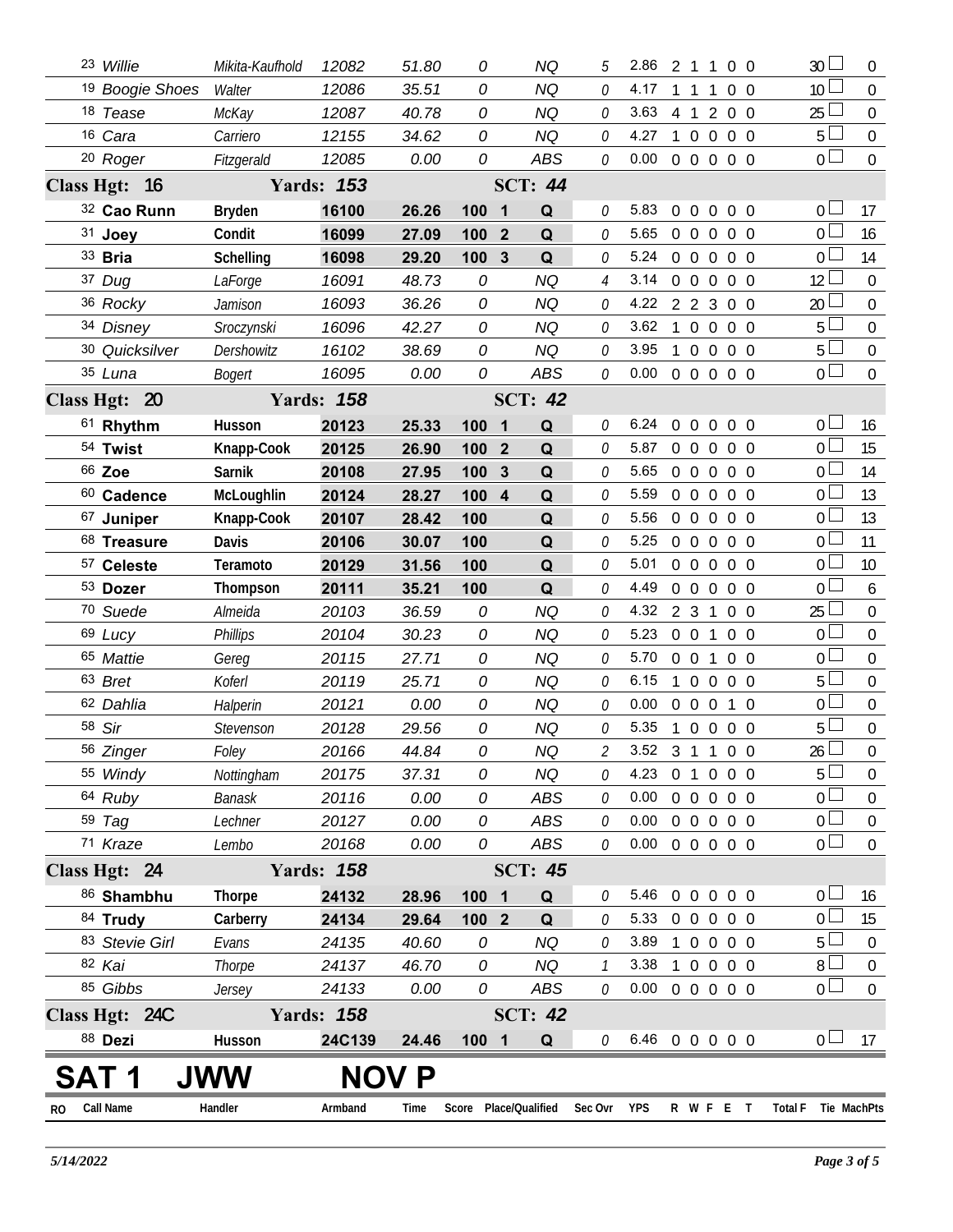| Class Hgt: 08                 |                    | <b>Yards: 109</b> |                |                               | <b>SCT: 49</b>         |                     |                            |           |            |                        |                          |
|-------------------------------|--------------------|-------------------|----------------|-------------------------------|------------------------|---------------------|----------------------------|-----------|------------|------------------------|--------------------------|
| <sup>2</sup> Oliver           | Carlin             | 08010             | 66.70          | 0                             | <b>NQ</b>              | 17                  | 1.63                       | 1 2 3 0 0 |            | $32 \Box$              | $\overline{0}$           |
| Class Hgt: 12                 |                    | <b>Yards: 112</b> |                |                               | <b>SCT: 46</b>         |                     |                            |           |            |                        |                          |
| <sup>6</sup> Ransom           | Picciano           | 12011             | 20.73          | 100 1                         | Q                      | $\mathcal O$        | 5.40                       | 0 0 0 0 0 |            | 0 <sub>l</sub>         | $\overline{0}$           |
| <sup>5</sup> Ipso Facto       | <b>Martin</b>      | 12012             | 0.00           | 0                             | <b>NQ</b>              | 0                   | 0.00                       | 0 0 0 1 0 |            | $\overline{0}$         | $\pmb{0}$                |
| 4 Zoe                         | Greenwald          | 12013             | 0.00           | 0                             | <b>NQ</b>              | 0                   | $0.00 \t0 \t0 \t0 \t1 \t0$ |           |            | $\overline{0}$         | $\mathbf{0}$             |
| Class Hgt: 16                 |                    | <b>Yards: 114</b> |                |                               | <b>SCT: 43</b>         |                     |                            |           |            |                        |                          |
| <sup>9</sup> Jethro           | Thompson           | 16143             | 33.38          | 0                             | <b>NQ</b>              | 0                   | 3.42 0 1 0 0 0             |           |            | 5 <sub>1</sub>         | $\overline{0}$           |
| Class Hgt: 20                 |                    | <b>Yards: 114</b> |                |                               | <b>SCT: 46</b>         |                     |                            |           |            |                        |                          |
| 23 Emmy                       | Angle              | 20015             | 60.29          | 0                             | <b>NQ</b>              | 14                  | 1.89 0 1 0 0 0             |           |            | 19 <sup>°</sup>        | $\overline{0}$           |
| <b>SAT 1</b>                  | <b>JWW</b>         |                   | <b>OPENP</b>   |                               |                        |                     |                            |           |            |                        |                          |
| <b>Call Name</b><br><b>RO</b> | Handler            | Armband           | Time           | Score Place/Qualified Sec Ovr |                        |                     | <b>YPS</b>                 | R W F E T |            | Total F Tie MachPts    |                          |
| Class Hgt: 08                 |                    | <b>Yards: 136</b> |                |                               | <b>SCT: 50</b>         |                     |                            |           |            |                        |                          |
| <sup>2</sup> Sophie           | Carlin             | 08001             | 60.24          | 0                             | <b>NQ</b>              | 10                  | $2.26$ 0 0 0 0 0           |           |            | $20 \Box$              | $\overline{0}$           |
| Class Hgt: $16$               |                    | <b>Yards: 144</b> |                |                               | <b>SCT: 46</b>         |                     |                            |           |            |                        |                          |
| 8 Bosworth                    | Cappiello          | 16014             | 25.29          | 1001                          | Q                      | $\mathcal O$        | 5.69 0 0 0 0 0             |           |            | 0 <sub>0</sub>         | $\theta$                 |
| <b>SAT 1</b>                  | <b>JWW</b>         | EX P              |                |                               |                        |                     |                            |           |            |                        |                          |
|                               |                    |                   |                |                               |                        |                     |                            |           |            |                        |                          |
| RO Call Name                  | Handler            | Armband           | Time           | Score Place/Qualified Sec Ovr |                        |                     | <b>YPS</b>                 | R W F E T |            | Total F Tie MachPts    |                          |
| Class Hgt: 04                 |                    | <b>Yards: 148</b> |                |                               | <b>SCT: 54</b>         |                     |                            |           |            |                        |                          |
| <sup>1</sup> Roulette         | Sikalas            | 04140             | 0.00           | 0                             | <b>NQ</b>              |                     | $0$ 0.00 0 0 0 1 0         |           |            | 0 <sub>0</sub>         | $\overline{0}$           |
|                               |                    |                   |                |                               |                        |                     |                            |           |            |                        |                          |
| <b>SAT 1</b>                  | <b>JWW</b>         |                   | <b>MASP</b>    |                               |                        |                     |                            |           |            |                        |                          |
| RO Call Name                  | Handler            | Armband           | Time           | Score Place/Qualified Sec Ovr |                        |                     | <b>YPS</b>                 | R W F E T |            | Total F Tie MachPts    |                          |
| Class Hgt: 08                 |                    | <b>Yards: 148</b> |                |                               | <b>SCT: 51</b>         |                     |                            |           |            |                        |                          |
| <sup>10</sup> Boots           | <b>Potts</b>       | 08051             | 28.39          | 100 1                         | Q                      | 0                   | 5.21                       | 0 0 0 0 0 |            | 0 <sub>0</sub>         | 22                       |
| 13 Cricket                    | Turco-Levin        | 08048             | 37.00          | 0                             | <b>NQ</b>              | $\theta$            | 4.00                       | 0 0 0 1 0 |            | 0 <sup>1</sup>         | $\overline{0}$           |
| 11 Bonsai                     | Foley              | 08050             | 46.47          | 0                             | NQ                     | 0                   | 3.18                       | 1 1 0 0 0 |            | $10\overline{\Box}$    | 0                        |
| <sup>9</sup> Berkeley         | Smey               | 08141             | 0.00           | 0                             | <b>NQ</b>              | $\theta$            | 0.00                       | 0 0 0 1 0 |            | 0 <sub>1</sub>         | $\overline{0}$           |
| 12 Zeek                       | Halladay           | 08049             | 0.00           | 0                             | ABS                    | 0                   | 0.00                       | 0 0 0 0 0 |            | 0 <sub>1</sub>         | $\mathbf{0}$             |
| Class Hgt: 12                 |                    | <b>Yards: 153</b> |                |                               | <b>SCT: 49</b>         |                     |                            |           |            |                        |                          |
| 29 Ferris B.                  | Stevenson          | 12052             | 0.00           | 0                             | <b>NQ</b>              | $\theta$            | 0.00                       | 0 0 0 1 0 |            | $0-$                   | $\overline{0}$           |
| <sup>28</sup> Shelby          | Sparrow            | 12054             | 0.00           | 0                             | <b>NQ</b>              | $\Omega$            | 0.00                       | 0 0 0 1 0 |            | $0 -$                  | $\overline{0}$           |
| 27 Hazel                      | Johnson            | 12142             | 57.49          | 0                             | <b>NQ</b>              | 8                   | 2.66 4 0 0 0 0             |           |            | $44 \Box$              | $\Omega$                 |
| Class Hgt: 16                 |                    | <b>Yards: 158</b> |                |                               | <b>SCT: 47</b>         |                     |                            |           |            |                        |                          |
| 52 Kindle                     | Teramoto           | 16056             | 30.78          | 100 1                         | Q                      | 0                   | 5.13                       | 0 0 0 0 0 |            | 0 L                    | 16                       |
| 45 Ella                       | McLoughlin         | 16144             | 34.08          | 100 2                         | Q                      | $\theta$            | 4.64                       | 0 0 0 0 0 |            | 0 <sup>1</sup>         | 12                       |
| 43 Courageous                 | Ciardelli          | 16147             | 38.11          | 100 3                         | Q                      | 0                   | 4.15                       | 00000     |            | 0 <sup>l</sup>         | 8                        |
| 51 Scorch                     | McKay              | 16060             | 29.21          | 0                             | <b>NQ</b>              | 0                   | 5.41                       | 0 0 2 0 0 |            | 0 l                    | $\boldsymbol{0}$         |
| 49 Rosy                       | Halperin           | 16063             | 52.78          | 0                             | <b>NQ</b>              | 5                   | 2.99                       | 3 0 0 0 0 |            | 30 <sup>2</sup>        | $\mathbf 0$              |
| 48 Ivan                       | <b>Siegel</b>      | 16064             | 67.82          | 0                             | <b>NQ</b>              | 20                  | 2.33                       | 1 1 1     | $0\quad 0$ | 70                     | $\boldsymbol{0}$         |
| 42 Fiasco<br>46 Spark         | Thompson<br>Franke | 16067<br>16069    | 30.30<br>50.83 | 0<br>${\cal O}$               | <b>NQ</b><br><b>NQ</b> | 0<br>$\mathfrak{Z}$ | 5.21<br>3.11 0 0 0 0 0     | 1 0 0 0 0 |            | 5 <sup>1</sup><br>$9+$ | $\pmb{0}$<br>$\mathbf 0$ |